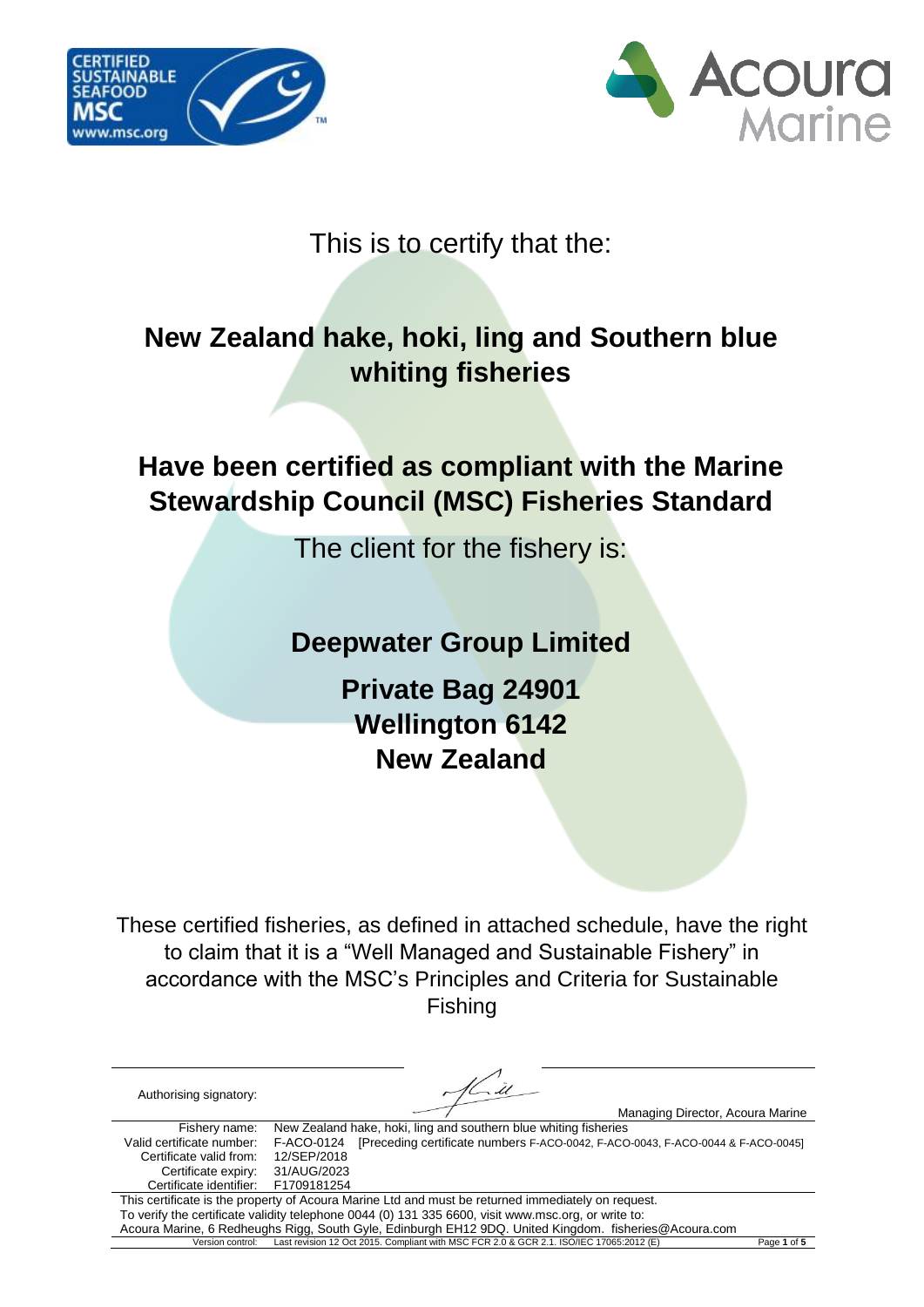



# **Certificate schedule**

#### **UNITS OF CERTIFICATION**

Definition: Target stock(s) combined with the fishing method/gear and practice (including vessel type/s) pursuing that stock, and any fleets, or groups of vessels, or individual fishing operators that are covered by the MSC fishery certificate. Note that other eligible fishers may also be included in some Units of Assessment but not initially certified (until covered by a certificate sharing arrangement).

| <b>Fishing</b><br><b>Method</b> | <b>Species</b>                 | <b>Management Areas</b> | <b>Stock</b>                         | <b>UoC</b>     |
|---------------------------------|--------------------------------|-------------------------|--------------------------------------|----------------|
|                                 | Hoki                           | HOK <sub>1</sub>        | Eastern                              | 1              |
| Trawl                           | (Macruronus<br>novaezelandiae) | HOK <sub>1</sub>        | Western                              | $\overline{2}$ |
|                                 | Hake                           | HAK 1                   | Sub-Antarctic                        | 3              |
|                                 | (Merluccius<br>australis)      | HAK <sub>4</sub>        | Chatham Rise                         | 4              |
|                                 |                                | HAK 7                   | West Coast South Island              | 5              |
|                                 | Ling                           | LIN <sub>3</sub>        | Chatham Rise (LIN 3 & 4)             | 6              |
|                                 | (Genypterus<br>blacodes)       | LIN <sub>4</sub>        | Chatham Rise (LIN 3 & 4)             | 7              |
|                                 |                                | LIN <sub>5</sub>        | Sub-Antarctic (LIN 5 & 6)            | 8              |
|                                 |                                | LIN <sub>6</sub>        | Sub-Antarctic (LIN 5 & 6)            | 9              |
|                                 |                                | LIN <sub>7</sub>        | West Coast South Island (LIN<br>7WC) | 10             |

#### **New Zealand Hoki, Hake & Ling Trawl Fishery**

**Client** | Deepwater Group Limited (DWG[\) http://deepwatergroup.org](http://deepwatergroup.org/)

| Other           | New Zealand flagged vessels, with access to quota, licensed to fish for hoki, hake and |
|-----------------|----------------------------------------------------------------------------------------|
| <b>Eligible</b> | ling with trawl in management areas: HOK 1; HAK 1, 4, 7; LIN 3, 4, 5, 6, 7.            |
| <b>Fishers</b>  |                                                                                        |

| Authorising signatory:    | Managing Director, Acoura Marine                                                                      |             |
|---------------------------|-------------------------------------------------------------------------------------------------------|-------------|
| Fishery name:             | New Zealand hake, hoki, ling and southern blue whiting fisheries                                      |             |
| Valid certificate number: | [Preceding certificate numbers F-ACO-0042, F-ACO-0043, F-ACO-0044 & F-ACO-0045]<br>F-ACO-0124         |             |
| Certificate valid from:   | 12/SEP/2018                                                                                           |             |
| Certificate expiry:       | 31/AUG/2023                                                                                           |             |
| Certificate identifier:   | F1709181254                                                                                           |             |
|                           | This certificate is the property of Acoura Marine Ltd and must be returned immediately on request.    |             |
|                           | To verify the certificate validity telephone 0044 (0) 131 335 6600, visit www.msc.org, or write to:   |             |
|                           | Acoura Marine, 6 Redheughs Rigg, South Gyle, Edinburgh EH12 9DQ. United Kingdom. fisheries@Acoura.com |             |
| Version control:          | Last revision 12 Oct 2015. Compliant with MSC FCR 2.0 & GCR 2.1. ISO/IEC 17065:2012 (E)               | Page 2 of 5 |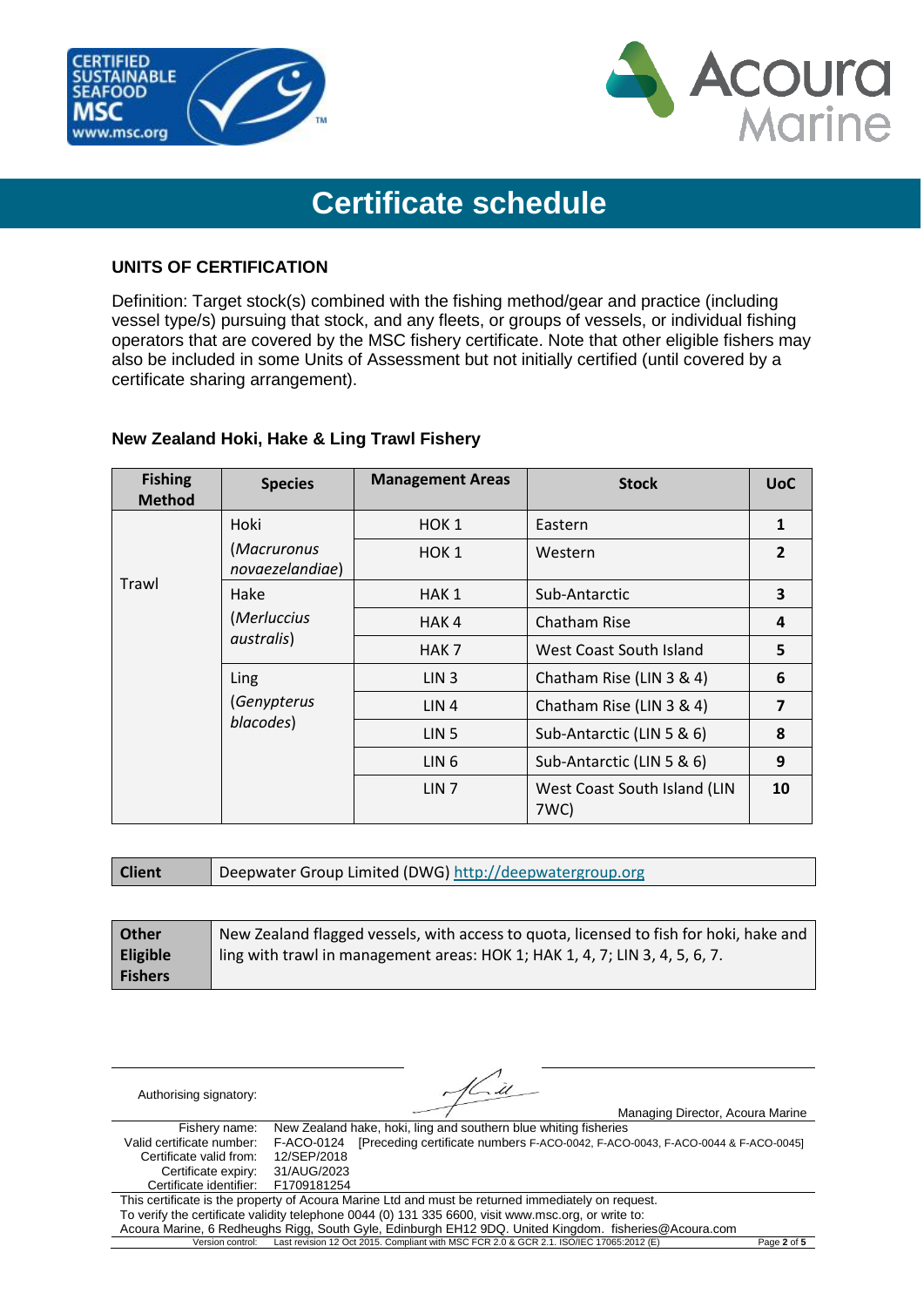

#### **New Zealand Southern Blue Whiting Trawl Fishery**

| <b>Fishing Method</b> | <b>Species</b>             | <b>Management Areas</b> | <b>Stock</b>           | <b>UoC</b> |
|-----------------------|----------------------------|-------------------------|------------------------|------------|
| Trawl                 | Southern blue whiting      | SBW 6B                  | <b>Bounty Platform</b> |            |
|                       | (Micromesistius australis) | SBW 6I                  | Campbell Rise          |            |

| <b>Client</b> |  | Deepwater Group Limited (DWG) http://deepwatergroup.org |
|---------------|--|---------------------------------------------------------|
|---------------|--|---------------------------------------------------------|

| <b>Other Eligible</b> | New Zealand flagged vessels, with access to quota, licensed to fish for southern |
|-----------------------|----------------------------------------------------------------------------------|
| <b>Fishers</b>        | blue whiting with trawl in management areas SBW 6B and SBW 6I.                   |

#### **New Zealand Ling Longline Fishery**

| <b>Fishing</b><br><b>Method</b> | <b>Species</b>             | <b>Management</b><br><b>Areas</b> | <b>Stock</b>            | <b>UoC</b> |
|---------------------------------|----------------------------|-----------------------------------|-------------------------|------------|
| Longline                        | Ling (Genypterus blacodes) | LIN <sub>3</sub>                  | Chatham Rise            |            |
|                                 |                            | LIN <sub>4</sub>                  | Chatham Rise            |            |
|                                 |                            | LIN <sub>5</sub>                  | Sub-Antarctic           |            |
|                                 |                            | LIN <sub>6</sub>                  | Sub-Antarctic           | 4          |
|                                 |                            | LIN <sub>7</sub>                  | West Coast South Island |            |

| <b>Client</b> | Deepwater Group Limited (DWG) http://deepwatergroup.org |
|---------------|---------------------------------------------------------|
|---------------|---------------------------------------------------------|

| <b>Other Eligible</b> | New Zealand flagged vessels, with access to quota, licensed to fish for ling with |
|-----------------------|-----------------------------------------------------------------------------------|
| <b>Fishers</b>        | longline in management areas: LIN 3, 4, 5, 6, 7.                                  |

| Authorising signatory:    |             | $\sim$ $\mu$                                                                                          |             |
|---------------------------|-------------|-------------------------------------------------------------------------------------------------------|-------------|
|                           |             | Managing Director, Acoura Marine                                                                      |             |
| Fishery name:             |             | New Zealand hake, hoki, ling and southern blue whiting fisheries                                      |             |
| Valid certificate number: | F-ACO-0124  | [Preceding certificate numbers F-ACO-0042, F-ACO-0043, F-ACO-0044 & F-ACO-0045]                       |             |
| Certificate valid from:   | 12/SEP/2018 |                                                                                                       |             |
| Certificate expiry:       | 31/AUG/2023 |                                                                                                       |             |
| Certificate identifier:   | F1709181254 |                                                                                                       |             |
|                           |             | This certificate is the property of Acoura Marine Ltd and must be returned immediately on request.    |             |
|                           |             | To verify the certificate validity telephone 0044 (0) 131 335 6600, visit www.msc.org, or write to:   |             |
|                           |             | Acoura Marine, 6 Redheughs Rigg, South Gyle, Edinburgh EH12 9DQ. United Kingdom. fisheries@Acoura.com |             |
| Version control:          |             | Last revision 12 Oct 2015. Compliant with MSC FCR 2.0 & GCR 2.1. ISO/IEC 17065:2012 (E)               | Page 3 of 5 |
|                           |             |                                                                                                       |             |

 $\mathbb{Z}$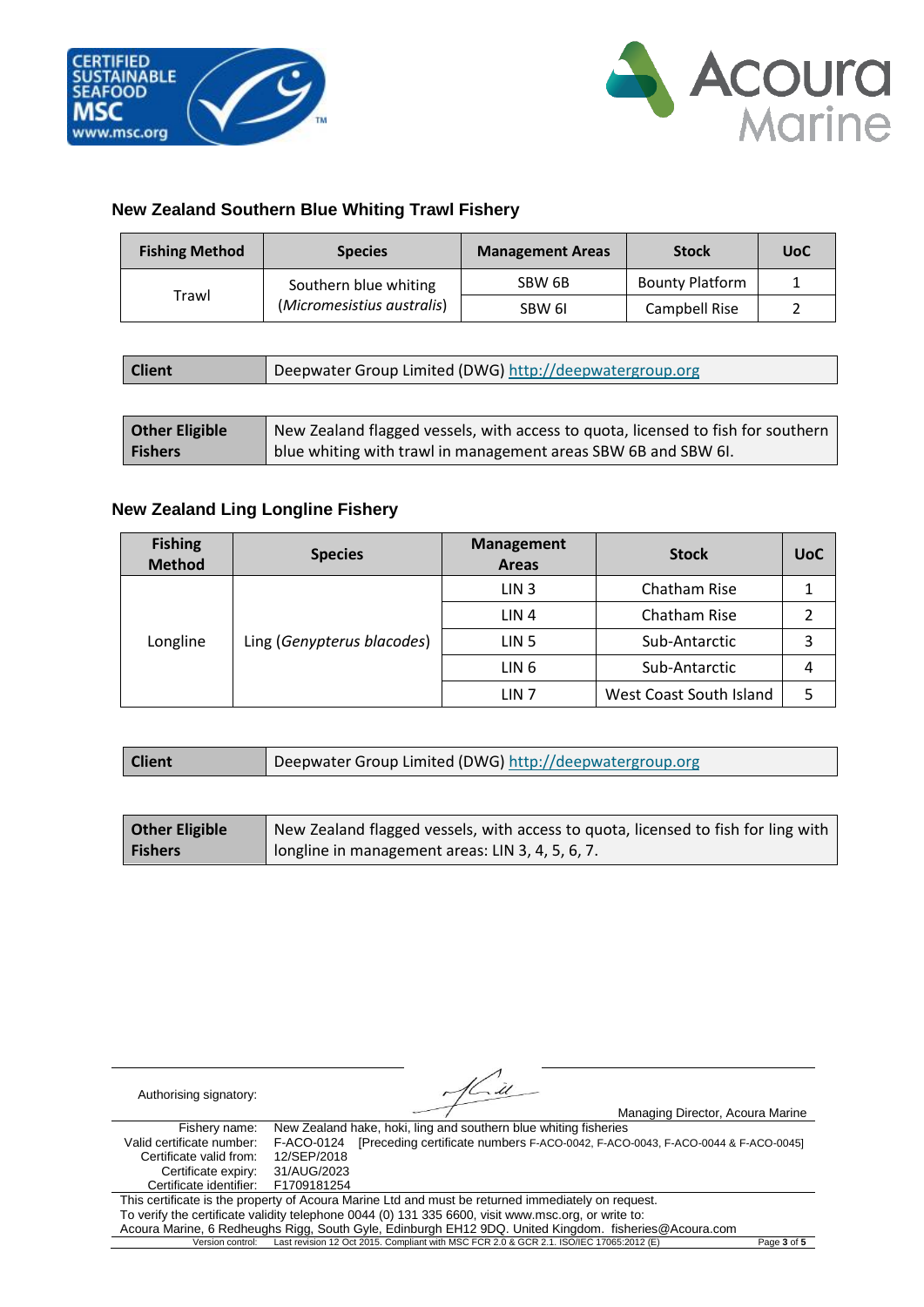



#### **THE POINT(S) AT WHICH FISH AND FISH PRODUCTS MAY ENTER A CHAIN OF CUSTODY**

The main points of landing for these fisheries are all New Zealand ports.

The scope of this certification ends at the points of landing which are described above. Downstream certification of the product would require appropriate certification of storage and handling facilities at these locations. Fish and fish products from the fishery may enter into further certified chains of custody and be eligible to carry the MSC ecolabel.

No Inseparable or Practically Inseparable (IPI) catches are allowed under this certificate.

Authorising signatory: Managing Director, Acoura Marine Fishery name: New Zealand hake, hoki, ling and southern blue whiting fisheries<br>Valid certificate number: F-ACO-0124 [Preceding certificate numbers F-ACO-0042. F-ACO F-ACO-0124 [Preceding certificate numbers F-ACO-0042, F-ACO-0043, F-ACO-0044 & F-ACO-0045]<br>12/SEP/2018 Certificate valid from: Certificate expiry: 31/AUG/2023<br>ertificate identifier: F1709181254 Certificate identifier: This certificate is the property of Acoura Marine Ltd and must be returned immediately on request. To verify the certificate validity telephone 0044 (0) 131 335 6600, visit www.msc.org, or write to: Acoura Marine, 6 Redheughs Rigg, South Gyle, Edinburgh EH12 9DQ. United Kingdom. fisheries@Acoura.com<br>Version control: Last revision 12 Oct 2015. Compliant with MSC FCR 2.0 & GCR 2.1. ISO/IEC 17065-2012 (E) Version control: Last revision 12 Oct 2015. Compliant with MSC FCR 2.0 & GCR 2.1. ISO/IEC 17065:2012 (E) Page **4** of **5**